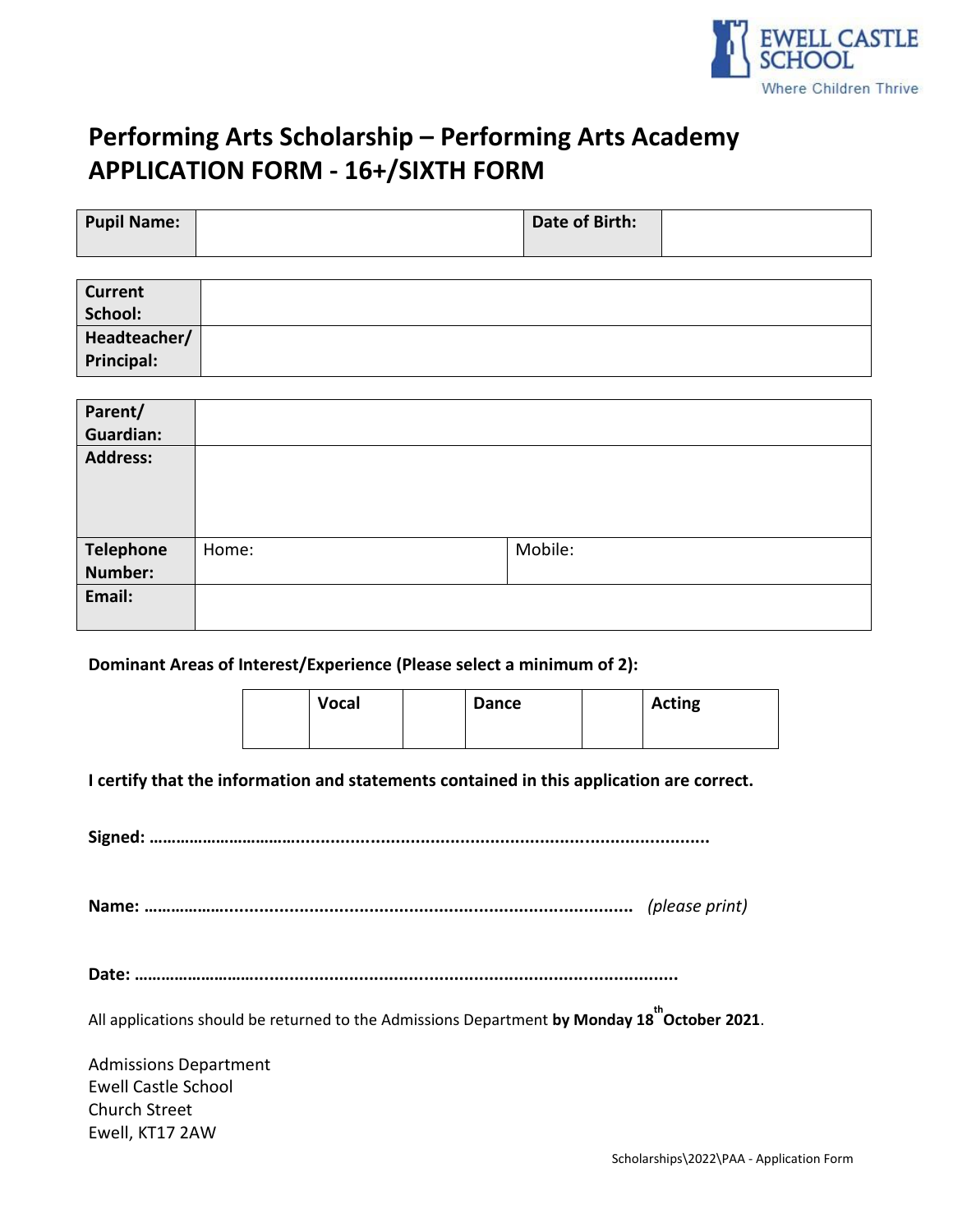

| Performing Experience (Production, festivals, ensembles, solo opportunities and competitions etc) |
|---------------------------------------------------------------------------------------------------|
|                                                                                                   |
|                                                                                                   |
|                                                                                                   |
|                                                                                                   |
|                                                                                                   |
|                                                                                                   |
|                                                                                                   |
|                                                                                                   |
|                                                                                                   |
|                                                                                                   |
|                                                                                                   |
| Do you attend a Performing Arts School/Dance School/Music Service/ Stage School? If so, please    |
| provide details of experience and training:                                                       |
|                                                                                                   |
|                                                                                                   |
|                                                                                                   |
|                                                                                                   |
|                                                                                                   |
|                                                                                                   |
|                                                                                                   |
|                                                                                                   |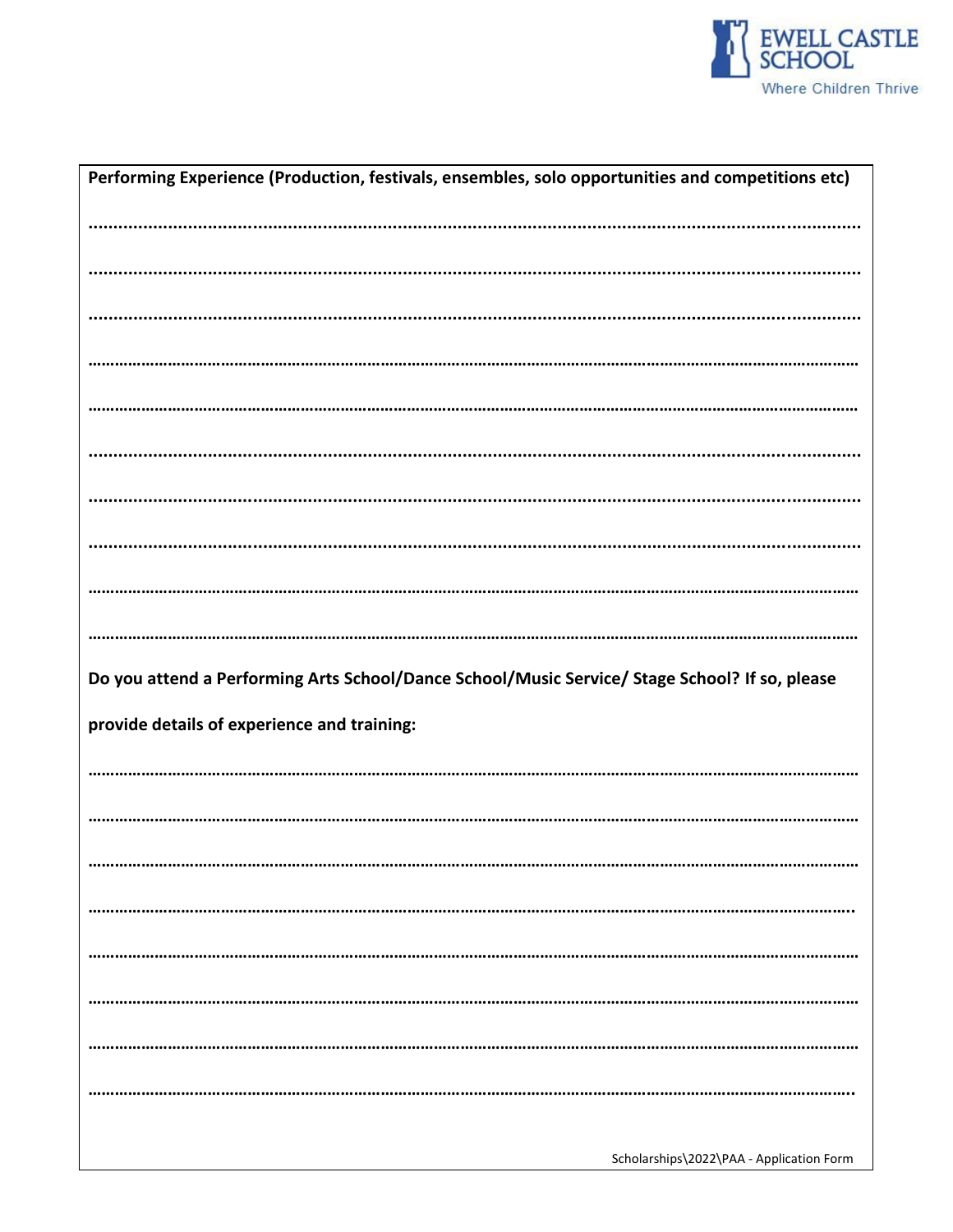

# **Performing Arts Academy Scholarship Requirements**

### **Dominant Area Vocal:**

- One vocal piece from pre-1950 Musical Theatre or Operetta (e.g Rogers and Hammerstein, Gilbert and Sullivan, Rogers and Hart)
- One vocal piece from post-1950 Musical Theatre (Lloyd-Webber, Sondheim, Schwartz)
- Sight-reading an unseen piece of Musical Theatre repertoire

**Please note that audio to accompany auditions should be pre-recorded, edited and provided on a USB flash drive or CD. If live accompaniment is preferred, we ask that sheet music be sent with the application.**

#### **Dominant Area Dance:**

- One choreographed ballet or character (1-2 minutes in length)
- One choreographed contemporary, jazz, modern or tap (1-2 minutes in length)

**Please note that audio to accompany auditions should be pre-recorded, edited and provided on a USB flash drive or CD.**

## **Dominant Area Acting:**

- One modern monologue (1-2 minutes in length) from a full-length play written after 1960
- One Shakespearean monologue (1-2 minutes in length)
- Performance of unseen text, including the following of stage directions.

#### **ALL**

Interview about their performing interests, achievements, activities etc.

Applicants must feel confident to 'show off' all their talent during the audition. A reminder that we are looking for potential and the ability to work with us in a directorial and coaching capacity.

Candidates should also make the assessors aware of any other skills they have that might support their application for a Performing Arts Academy Scholarship, e.g. music technology, sound and lighting, composing, instrumental performance etc.